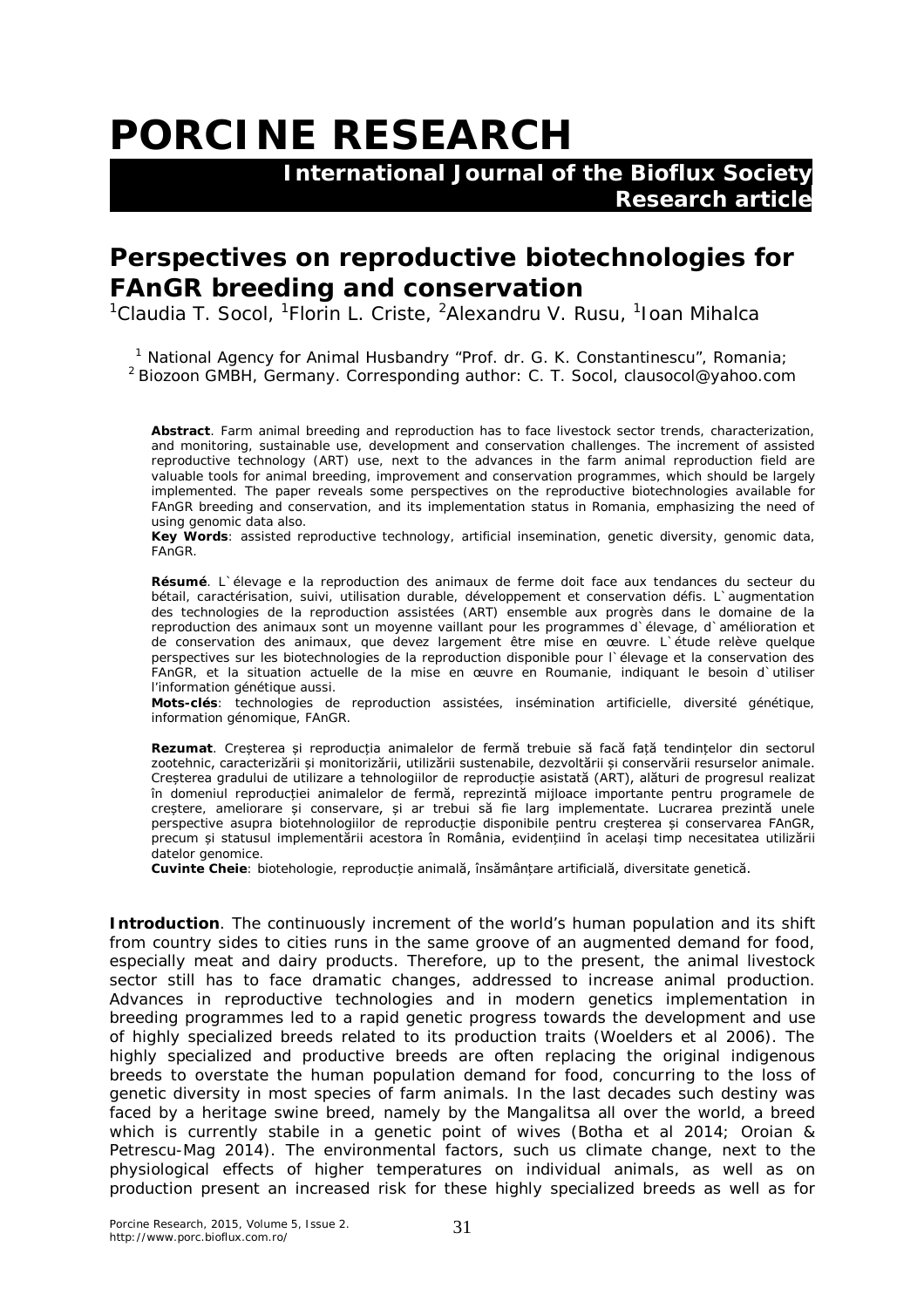other geographically restricted rare breed populations. Consequently, the breeding programmes may have to be referred to all the above mentioned (Woelders et al 2006; Socol et al 2015a). Considering the potential of significant future changes in animal production background and in the targets of livestock production (Hoffmann 2010), it is essential to consider a better characterization of the population genetics and of different breeds, the reproduction potential and also the implementation of suitable breeding and conservation programmes. Moreover, FAnGR conservation and breeding have to point out also the cultural and historical considerations, rescuing rare or endangered breeds, maintaining indigenous livestock gene pool diversity, disease outbreaks reasons, socioeconomic demand and research purposes. In pig breeding to meet this need, very strict objectives are established (Table 1).

Table 1

| <b>Objectives</b>                                | Criteria                           | Further specification                                                                                       |
|--------------------------------------------------|------------------------------------|-------------------------------------------------------------------------------------------------------------|
| Production traits                                | Growth rate<br>Carcass weight      | At different ages                                                                                           |
|                                                  | Carcass quality                    | Uniformity, leanness of<br>carcass                                                                          |
|                                                  | Meat quality                       | Water holding capacity,<br>colour, flavour                                                                  |
| <b>Functional traits</b><br>(Health and welfare) | General resistance                 | Robustness                                                                                                  |
|                                                  | Vital piglets                      | Maternal ability, teat                                                                                      |
|                                                  | Survival of pigs                   | number                                                                                                      |
|                                                  | <b>Stress</b>                      | Elimination of stress<br>(halothane) gene in dam<br>lines, and where possible, in<br>male lines             |
|                                                  | Congenital effects<br>Leg problems | Examples: atresia ani,<br>cryptorchism, splay leg,<br>hermaphrodism and hernia<br>Leg weakness and lameness |
| Efficiency                                       | Litter size                        | Number of slaughter pigs                                                                                    |
|                                                  |                                    | per sow per year                                                                                            |
|                                                  | Feed conversion efficiency         |                                                                                                             |
| Longevity                                        | <b>Functional herd life</b>        | Lifetime production with<br>minimal health<br>problems                                                      |

Breeding objectives in pigs (FAO 2007)

The basic of maintaining a wide portfolio of FAnGR is the modulation and development of agricultural production systems, considering some important factors such as the climate change and the emergence of new and virulent animal diseases. All these are underlying even more the need of implementing appropriate measures to overcome the loss of genetic diversity and to retain the adaptive capacity of old autochthonous breeds (Rischkowsky & Pilling 2007).

The loss of genetic diversity within and between animal breeds is still challenging the implementation of a wise management, able to maintain the animal biodiversity and at the same time to satisfy the economical needs and the population demand of meat and other animal products. However, the insufficient or the lack of data related the genetic and production traits of each breed available for a breeding programmes and the development of local breeds are often ignored in favor of using germplasm from exotic and high productive breeds, generally showing more such information available. However, breeds characterization, both at animal phenotypes and genetic level and its interaction with production systems is essential. Thus a critical item for national and global farm animal breeding and conservation efforts is the characterization of the population and individual genetics, next to the further development of FAnGR gene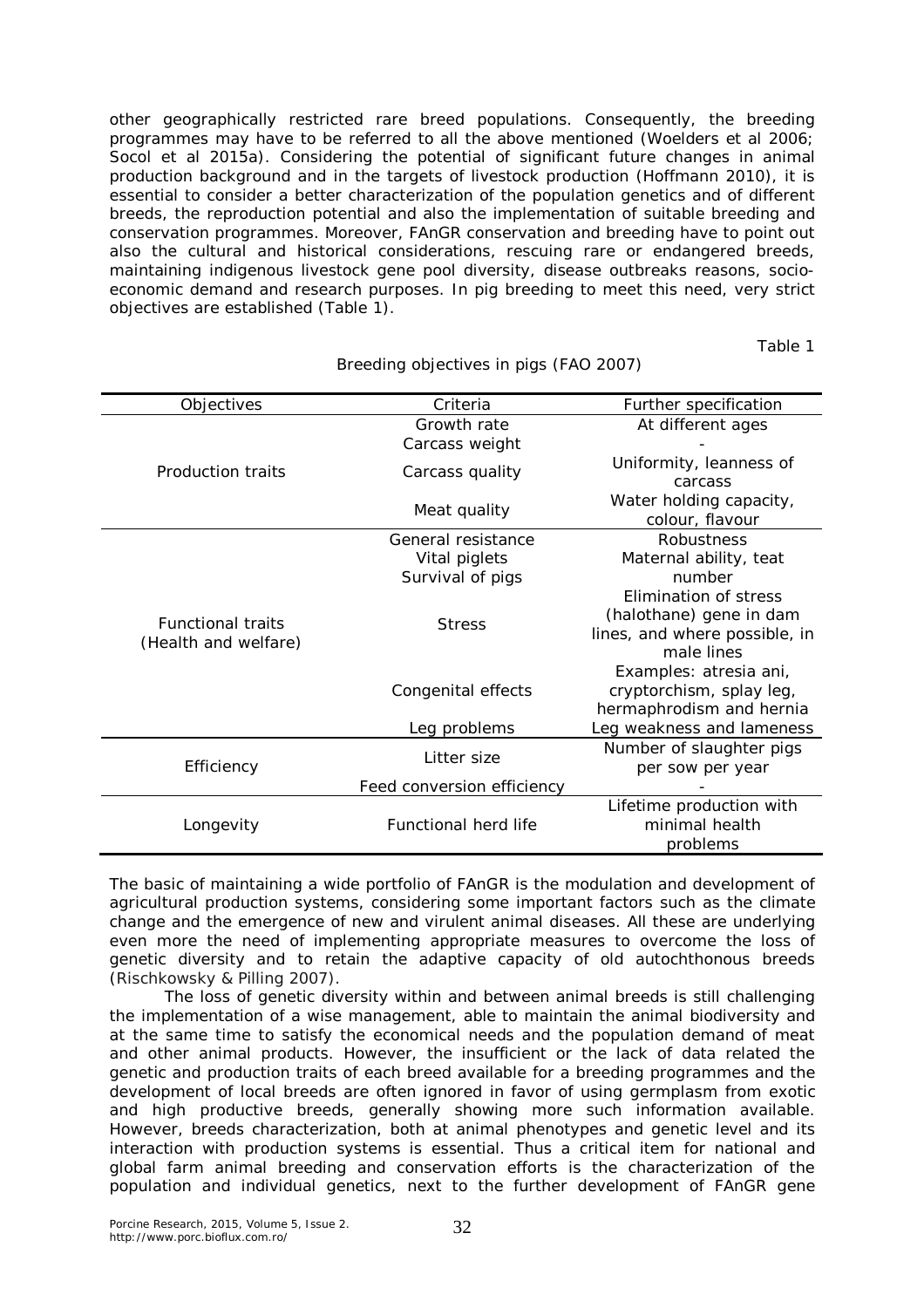banking (FAO 2011). The additional knowledge obtained on the genetic variability can provide data for conservation decisions making, and has already been used to set conservation priorities in various species (FAO 2012; Socol et al 2015a). In the last decades, molecular data have become more and more relevant for the characterization of genetic diversity (Groeneveld et al 2010). On the same lines subscribe also the ART, which are largely directed for farm animal genetic improvement and breeding goals, being specifically employed to overcome reproductive issues (Wajid et al 2013). Animal livestock trends is predicting an increased future impact regarding the quality and quantity demand for livestock products, scoring out the level of changes in international trade in animal products, retailing, marketing infrastructure and access; all these are standing next to the changes in technology and other factors affecting animal resources (FAO 2014). The design of breeding plans refers to the breeding objectives, the available infrastructure for the selection process (animal resources, reproductive technologies, software for data analyses) (König et al 2009; Henryon et al 2014), the genotyping and phenotyping strategies, the prediction of genetic merit, the effective selection and mating, considering the interacting components (Henryon et al 2014), next to progress monitoring and dissemination of genetic improvement (Simm 1998; FAO 2007).

The present paper provides an overview of the reproductive biotechnologies available for FAnGR breeding and conservation, and some aspects regarding the implementation of the reproductive methods and genomic data also for FAnGR breeding and conservation programmes in Romania.

**Material and Method**. The paper is an assesment of the actual situation of the reproductive biotechnologies implementation and the FAnGR available, throughout the data recorded by the Romanian National Agency for Animal Husbandry "Prof. dr. G. K. Constantinescu". The present approach is carried out to point some perspectives that should be considered for future FAnGR breeding and conservation programmes emphasizing the status of the reproduction methods applied and other relevant aspects.

## **Results and Discussion**

*The status of the reproductive biotechnologies implementation and the impact on FAnGR*. Since 2005 a significant outcome has been registered based on the data provided by 103 countries form various continent regions related to an increased use of artificial insemination and embryo transfer reproductive technologies (FAO 2014). Artificial insemination, embryo transfer, in vitro fertilization, cloning, transgenics and genomics are all components of the reproductive tools that can contribute to a significant improvement in animal production (Betteridge 2003; Sejian et al 2010; Zăhan et al 2014). Sex determination of sperm and embryos are having a great impact on the animal breeding sector, being a valuable tool for managing female animal resources and its associated production traits. Manipulating the sex of offspring is a goal of livestock industry for decades (Chen et al 1999; Sejian et al 2010). Regarding the Romanian status of the reproductive biotechnologies implementation for farm animal breeding, the artificial insemination, embryo transfer and germplasm sexing techniques need to be enhanced.

The constant challenge to increase animal production, for carrying out economic demands, population's feeding, next to the insurance of the natural resource base focus both on the need to gain genetic advantage the minimization of the genetic disadvantages. Therefore, it stands for a constant challenge in developing and applying different improvement methods and technologies for farm animals (Nicholas 1996). Thus older methods up to advanced one are applied to this end, such us animal genetic improvement and reproduction methods referring to natural mating, artificial insemination, multiple ovulation, embryo transfer, pure/straight breeding, crossbreeding, selection methods, quantitative genetics and molecular genetics methods. The maintenance of genetic variation is a condition for continuous genetic improvement, a high rate of inbreeding determining the loss of genetic variation within a breed (Rischkowsky & Pilling 2007). Nevertheless, in terms of a high efficiency animal selection,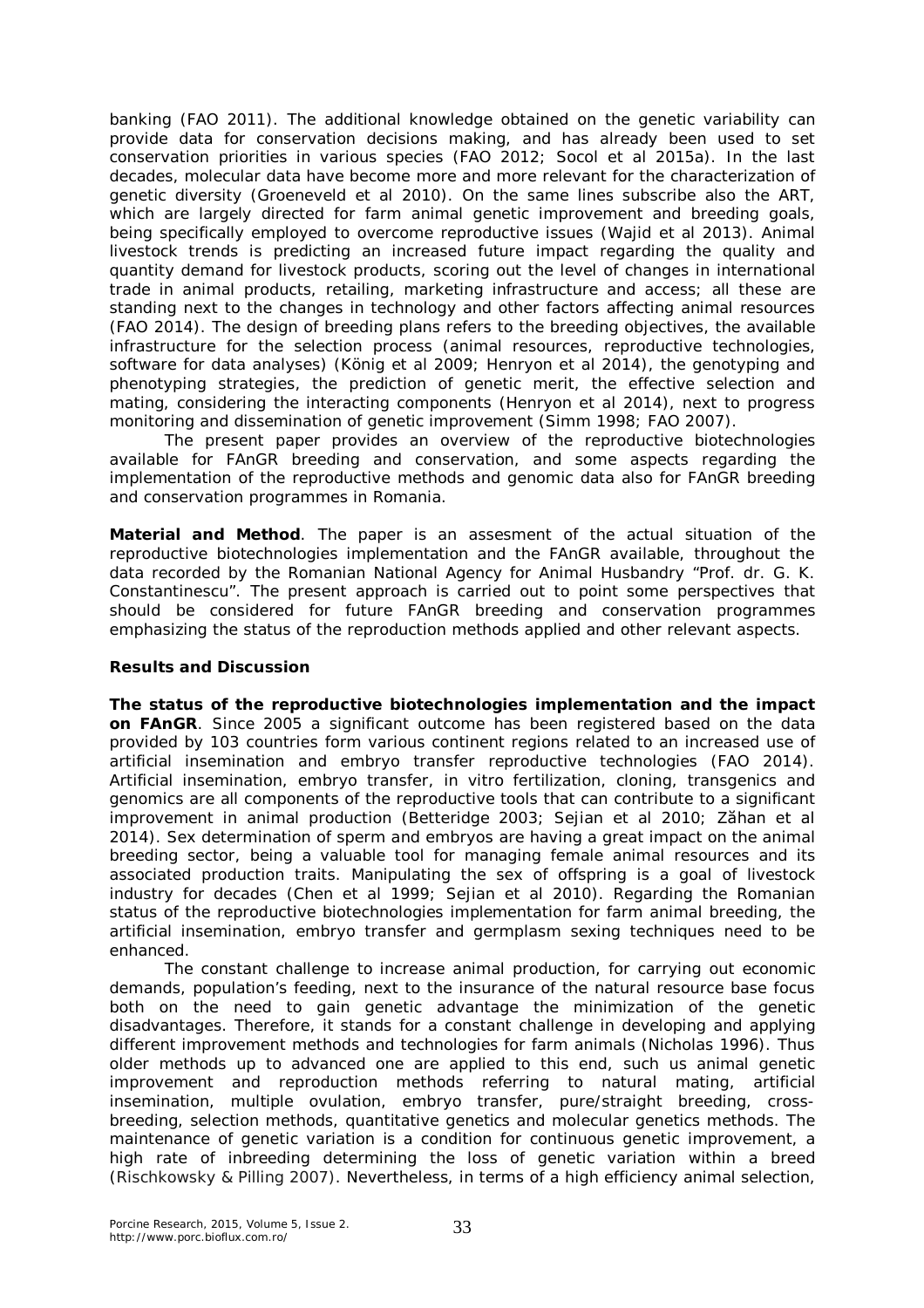the pedigree and the individual performance data shall be accurately registered. Reproductive capacity and techniques are definitely playing an important role regarding the number of parents required for the production of the next generation, and thereby on the rate of genetic improvement (Rischkowsky & Pilling 2007). The limits of implementing selection and reproduction in pedigree breeds, mainly referring to increased consanguinity, lack of effectiveness of selecting characteristics with poor inheritance ability, and other aspects concur to find out solutions for overdrawing these boundaries. Cross-breeding allows the combining the advantages of several breeds, pointing out the heterosis and complementarity between breeds' traits. Based on the reproductive technology benefits on animal genetic improvement, the high use of artificial reproduction techniques *e.g.* artificial insemination and, embryo transfer is recommended to push up genetic progress; a higher reproduction rate implies a lower number of breeding animals alongside a higher intensity of selection. FAnGR breeding and conservation along with gene banking is standing for artificial insemination and embryo transfer backing up, concurring for higher selection intensity, due to a preciseness selection of the males based on their genetic value, semen quality and thus reproductive capacity. One of the major advantages of the artificial reproduction techniques consist in allowing quick distribution of high value genetic in different animal populations. The implementation of reproductive biotechnologies as artificial insemination and multiple ovulation and embryo transfer, allow to high up the rate of genetic improvement, showing acceptable rates of inbreeding, meanwhile other reproductive techniques as semen sexing, embryo sexing and embryo cloning lead to limited increases in the rates (Nicholas 1996). In the last decades significant progress in genetic improvement methods was achieved applying targeted methods related to gene-based selection, marker assisted selection and introgression (Zăhan et al 2010, 2009).

According to the female farm animal livestock data on catagraphy registered in 2014 by the Reproduction Department of The Romanian National Agency for Animal Husbandry "Prof. dr. G. K. Constantinescu" 1.606.005 heads account for cattle, 16.870 heads for buffalo, 9.862.367 heads for sheep and goat, 339.636 heads for pig (Table 2). Referring to the similar data registered in 2013, an increment is indicated in cattle, buffalo, sheep and goat (1.5%, 2.8%, 3.72% respectively) and a decline in swine  $(0.36\%)$ .

Table 2

| <b>Species</b> | Female livestock's catagraphy<br>(no. of individuals) |
|----------------|-------------------------------------------------------|
| Cattle         | 1.606.005                                             |
| <b>Buffalo</b> | 16.870                                                |
| Sheep and goat | 9.862.367                                             |
| Swine          | 339.636                                               |

Farm animal female livestock catagraphy data registered in 2014\*

\*Source: ANZ 2015.

Focusing on the artificial insemination data registered in 2014, a number of 621.563 were in bovine, 1.331 in buffalo, 1.169 in sheep and goat, and 298.418 in pig.

Analyzing the breed structure data for the female livestock on various farm species recorded in 2014 the mainly breeds listed in cattle are: 30.96% Romanian Spotted Cattle – Simmental, 13.58% Brown Cattle, 20.28% Romanian Black Spotted Cattle – Holstein Friesian, 0.6% Pinzgau, 0.16% meat breeds, 32.86% crossbreeds, 0.54% undefined; in sheep and goat: 56.19% Tsurcana, 20.77% Tsigai, 1.06% Spanca variety, 5.6% Merinos, 4.11% Karakul; 0.46% other breeds, 11.81% crossbreeds; in swine mainly, the following breeds are mentioned: Large White, Duroc, Pietrain, Landrace. Mangalitza and other hybrids account for the pig species, precise data being not provided.

The above data is showing that progress still should be made related the implementation of ART for farm animal livestock breeding sector, a special concern being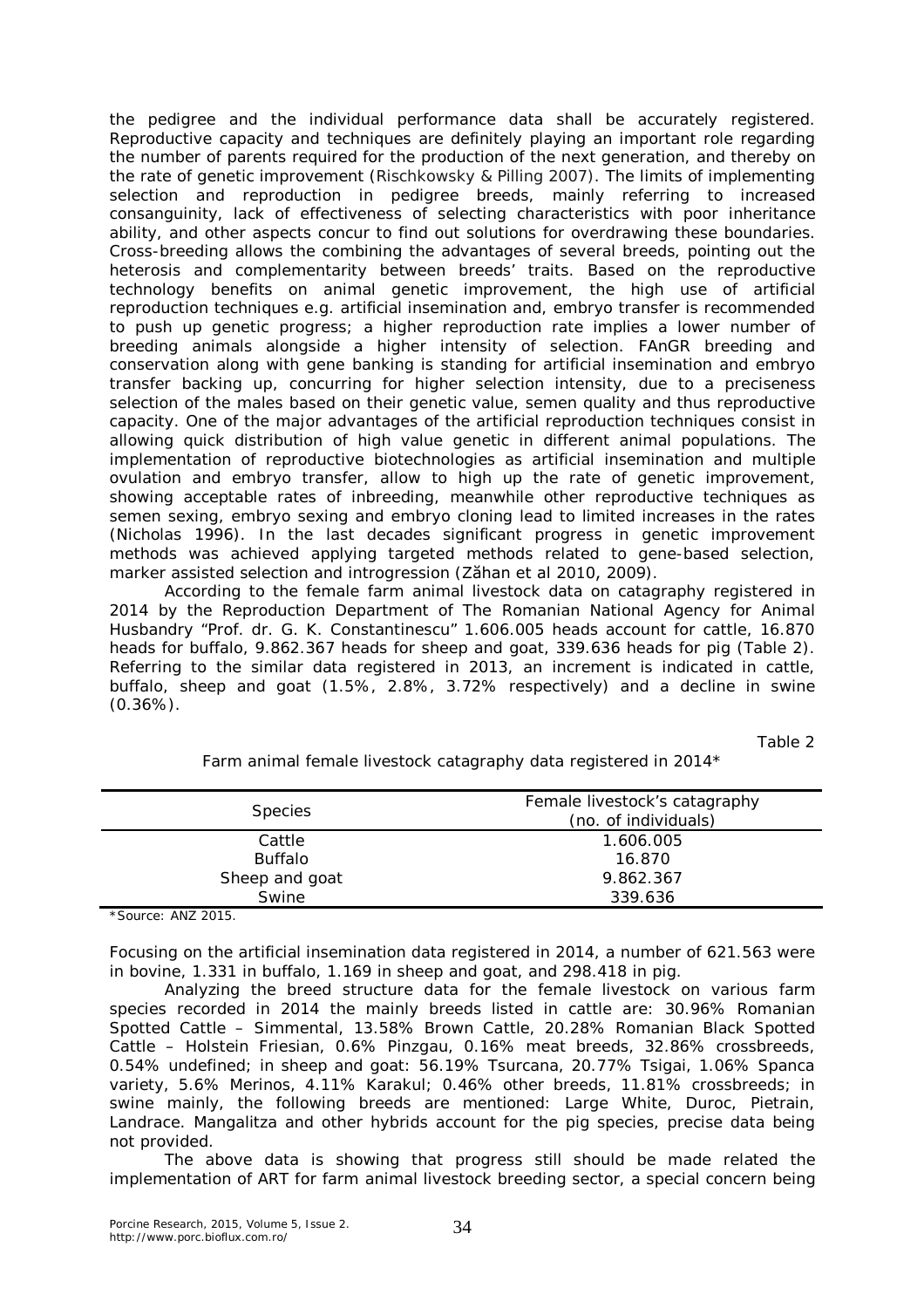addressed to the pig sector, due to the decline showed and the in the red data recorded (Figure 1 & 2). Also data for unregistered artificial insemination and unauthorized activity into the reproduction field should be taken into account, state measures being still needed to overdraw this issue. Progress is still required into the reproduction area for increasing the number of artificial inseminations, eradicating clandestine natural mating and implementation of embryo transfer and other reproductive techniques.



Figure 1. The artificial insemination data registered in 2014 (Source: AZ 2015).

For the same year (2014), the authorized natural mating data recorded were 21.204 in bovine, 6.618 in buffalo, 4.264.952 in sheep and goat, and 9.200 in swine (ANZ 2015).



Figure 2. The natural mating data registered in 2014 (Source: ANZ 2015).

The National Centre for Professional Training in Animal Husbandry department of the National Agency for Animal Husbandry "Prof. dr. G. K. Constantinescu" since 2011 was authorized by the county authorization commissions from the National Agency for Qualifications of the Ministry of Education and Scientific Research for qualification and specialization courses for farm animal artificial insemination; up to this moment a number of 240 graduates are reported for the above qualification and specialization professional training courses (2015), contributing in this way to the development of the reproduction field in Romania.

Considering the monitoring data of the reproduction material from accredited farm units allover the country and the Romanian strategy for a sustainable management of farm animal genetic resources, listing the following species and breeds of native or other origin as being at risk, showing an endangered status (cattle: Romanian Grey Steppe; sheep: Corkscrew Walachian, Palas Meat sheep, Palas Milk sheep, Rusetu Tsigai,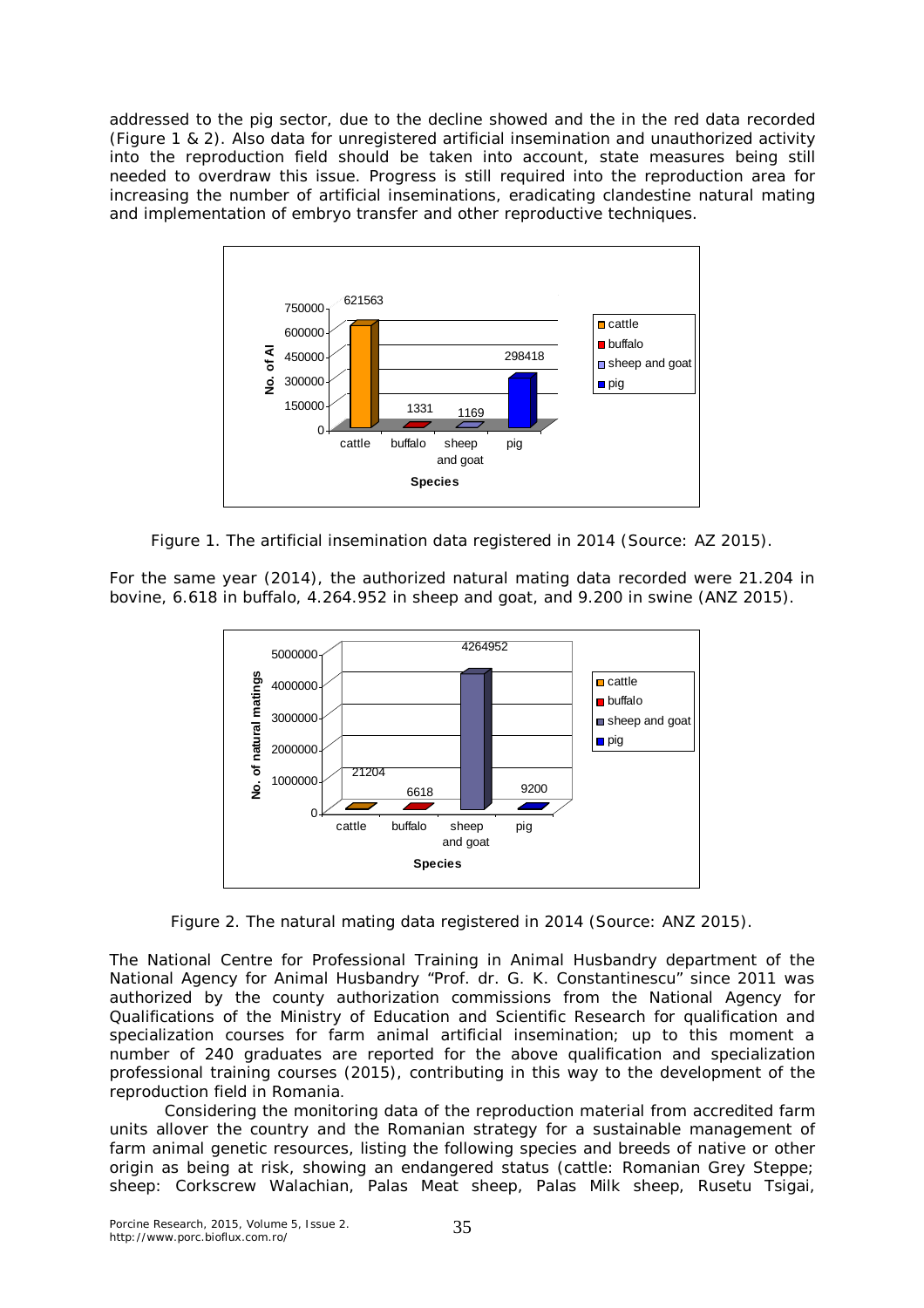Polwarth, Stavropol Merino, Caucasus Merino, Australian Merino, Romney March, Coopwarth; pig: Romanian saddleback [Bazna], Red Magalitsa, Hampshire;) or an extinct status (cattle: Romanian Grey Steppe varieties Bucsana, Transilvaneana, Ialomiteana, etc., Walachian (Mocanitsa Mountain) and its varieties, Red Danish, Polish, Latvian, Lithuanian, Red Poll, Jersey, Shorthorn, Santa Gertrud; sheep: Karnabat, Ascanian Merino, Ile de France, Ostfriesian, Southdown, Texel, Border Leicester, Romanov, Finish Landrace, Perendal, Drysdal, Awasi; pig: Stocli, Palatin, Strei, Banat White, Black Dobrogea Pig; horse: Romanian local breed Moldavian, Mountain, Ialomitsan etc.) (FAO 2003; Socol et al 2015b) a special concern should be addressed to the reproduction area from this point of view. The genetic conservation of these breeds may be focused for genetic diversity purposes, but also for farm animal breeding ones.

*The use of genomic data for farm animal breeding and conservation programmes*. Genomic information is an exciting prospect for animal breeding aiming to maximize long-term genetic gains in breeding schemes (Henryon et al 2014). The progress registered in animal genome sequencing guide to applied gene-based selection especially related to Mendelian traits (mainly diseases and genetic defects) and provides new tools for selecting healthy individuals. DNA based methods were also successfully applied to eradiate genetic disorder in many species. Beside all these aspects, it should be considered that significant economic traits in animal production involve quantitative aspects and a large number of loci (Andersson et al 1994; Le Roy et al 1990). The widely used marker assisted selection methods enable the genotyping of a gene locus showing a major effect, but also adjacent chromosomal region of the target gene can be used as marker (Rischkowsky & Pilling 2007; Zăhan et al 2010, 2009). Data available on animal genome structure and function can be used in breeding programmes to improve various target traits (Williams 2005), marker assisted selection being one of the latest selection method applied for improving the genetic structure of a population. Databases for genome projects (harboring molecular markers) and other databanks for animal genetic resources should be a component of FAnGR breeding, improvement and conservation programmes in Romania too, highlighting its relevance for the implementation of the reproduction programmes.

**Conclusions**. The need to increase the number of artificial inseminations, to eradicate clandestine natural mating and to implement embryo transfer techniques, next to the use of genomic data and other reproductive techniques should concur to the development of the reproduction field in Romania, this need is most evident especially in swine, were the registered female livestock follow an decreasing trend despite of the growing demand for pork, and implicit for breeding stock. The farm animal artificial insemination professional training programs should be maintained or extended in the future, to ensure highly specialized human resources for the animal reproduction field. The reproductive biotechnologies, next to the genomic profile of data stand for offering a modern perspective for considering FAnGR breeding and conservation programmes in Romania. Such consideration should be largely applied in farm animals, and especially in swine sector, allover the country to ensure rapid progress in animal husbandry, addressing pure breeding, high specialized breeding and biodiversity preservation, in the specific socioeconomic, environmental, cultural and farm animal production context of Romania.

## **References**

- Andersson L., Haley C. S., Ellegren H., Knott S. A., Johansson M., Andersson K., Andersson-Eklund L., Edfors-Lilja I., Fredholm M., Hansson I., Hakansson J., Lundstrom K., 1994 Genetic mapping of quantitative trait loci for growth and fatness in pigs. Science 263:1771–1774.
- Betteridge K. J., 2003 A history of farm animal embryo transfer and some associated techniques. Anim Reprod Sci 79:203-244.
- Botha M., Oroian I. G., Petrescu-Mag I. V., Gavriloaie C., 2014 Mangalitsa: the recovery of a rustic genetic heritage. Porc Res 4(2):30-36.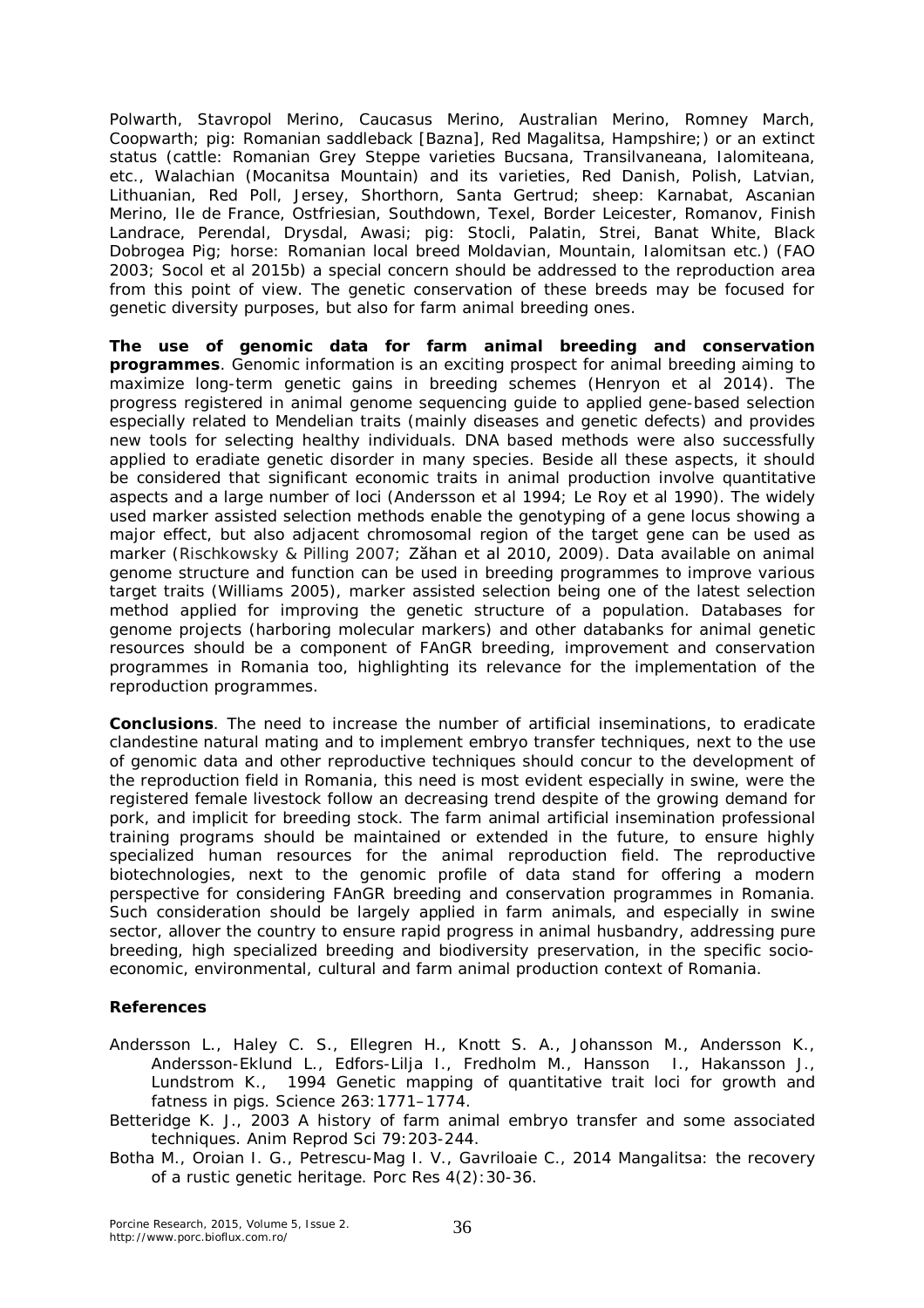Chen C. M., Hu C. L., Wang C. H., Hung C. M., Wu H. K., Choo K. B., Cheng W. T., 1999 Gender determination in single bovine blastomeres by polymerase chain amplification of sex-specific polymorphic fragments in the amelogenin gene. Mol Reprod Dev 54 (3):209-214.

Groeneveld L. F., Lenstra J. A., Eding H., Toro M. A., Scherf B., Pilling D., Negrini R., Jianlin H., Finlay E. K., Groeneveld E., Weigend S., GlobalDiv Consortium, 2010 Genetic diversity in farm animals – a rewiev. Anim Genet 41(s1):6-31.

- Henryon M., Berg P., Sørensen A. C., 2014 Animal-breeding schemes using genomic information need breeding plans designed to maximise long-term genetic gains. Livestock Science 166:38–47.
- Hoffmann I., 2010 Climate change and the characterization, breeding and conservation of animal genetic resources. Anim Genet 41(s1):32-46.
- König S., Simianer H., Willam A., 2009 Economic evaluation of genomic breeding programs. J Dairy Sci 92:382–391.
- Le Roy P., Naveau J., Elsen J. M., Sellier P., 1990 Evidence for a new major gene influencing meat quality in pigs. Genet Res 55:33–40.
- Nicholas F. W., 1996 Genetic improvement through reproductive technology. Animal Reproduction Science 42(1):205-214.

Oroian I. G., Petrescu-Mag I. V., 2014 Mangalitsa breed returns to homeland. Porc Res 4(1):19-21.

- Rischkowsky B., Pilling D., 2007 Genetic improvement methods to support sustainable utilization. Section D. In: The state of the world's genetic resources for food and agriculture. FAO 380-422 http://www.fao.org/docrep/010/a1250e/a1250e00.htm (last view: 12.11.2015).
- Sejian V., Meenambigai T. V., Chandirasegaran M., Naqvi S. M. K., 2010 Reproductive technology in farm animals: New facets and findings: A review. Journal of Biological Sciences 10(7):686-700.
- Simm G., 1998 Genetic improvement of cattle and sheep. Tonbridge, UK Farming Press, Miller Freeman, UK Limited.
- Socol C. T., Iacob L., Mihalca I., Criste F. L., 2015a Molecular and population genetics tools for farm animal genetic resources conservation: brief overview. Scientific Papers USAMVBT, Animal Sciences and Biotechnologies 48(1):95-102.
- Socol C. T., Iacob L., Mihalca I., Șonea C. G., Doroftei F., 2015b Romanian gene bank: perspectives and aspects for farm animal genetic resources conservation. Scientific Papers USAMVBT: Animal Sciences and Biotechnologies 48(1):384-398.
- Wajid A., Hussain T., Wasim M., Babar M. E., Anjum A. A., Shah S. A., Abbas K., Manzoor M. M., Badshah N., 2013 The future prospective of genomic biotechnology in animal breeding: their potential for livestock production in Pakistan. J Anim Plant Sci 23(4):944-955.
- Williams J. L., 2005 The use of marker-assisted selection in animal breeding and biotechnology. Rev Sci Tech 24(1):379-91.
- Woelders H., Zuidberg C. A., Hiemstra, S. J., 2006 Animal genetic resources conservation in the Netherlands and Europe: poultry perspective. Poultry Science 85:216–222.
- Zăhan M., Moldovan C., Dascăl A. S., Hettig A., Miclea I., Orlovschi D., Miclea V., 2014 Boar sperm preservation by freeze-drying. Porc Res 4(1):1-6.
- Zăhan M., Miclea V., Hettig A., Miclea I., Raica P., Roman I., 2010 The use of molecular and biochemical markers in Mangalitsa breed characterization. Bulletin USAMVCJ 67(1-2):452-455.
- Zăhan M., Raica P., Miclea V., Miclea I., Renaville R., Duterme O., Mihăilescu M., Nagy A., 2009 Results concerning genetic characterization of mangalita breed using microsatellite markers. Bulletin USAMVB Timisoara 42(1):136-140.
- \*\*\* FAO, 2012 Cryoconservation of animal genetic resources. Animal Production and Health Guidelines No. 12. Available at: www.fao.org/docrep/016/i3017e/i3017e00 .pdf (last view: 12.11.2015).
- \*\*\* FAO, 2011 Draft guidelines for the cryoconservation of animal genetic resources. Available at: www.fao.org/docrep/meeting/022/mb553e.pdf (last view: 12.11.2015).